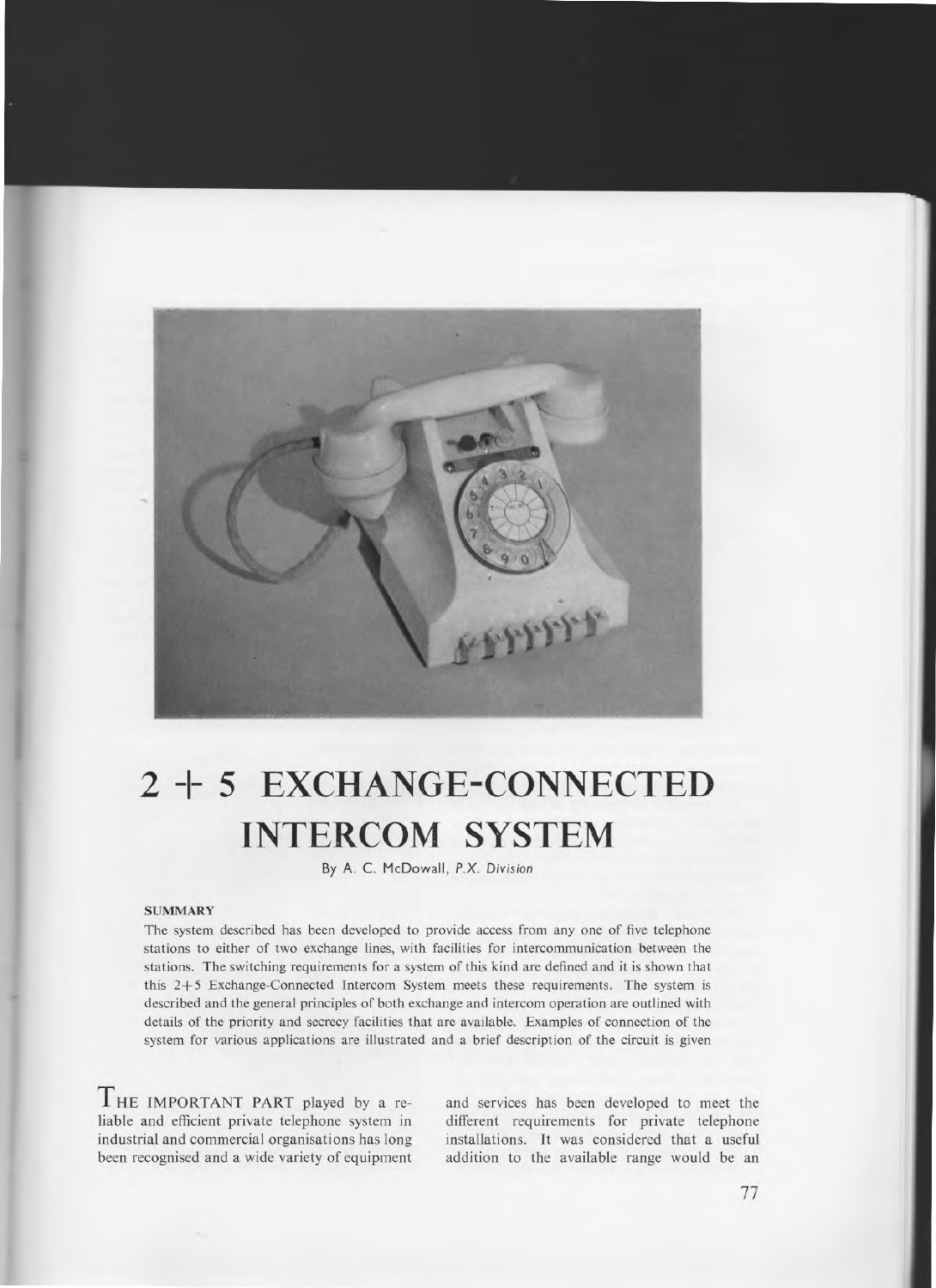# A.T.E. JOURNAL VOL 16 NOS. 1, 2, 3



*Figure I. Station relay-set* 

intercom system that could be used as a small exchange in its own right and as an additional feature to a p.a.b.x. or a p.a.x.

The system, which should provide the usual seizing and signalling conditions, should be simple in operation, require a minimum of maintenance, and, most important, provide an economic as well as efficient telephone service to the user

The 2+5 Exchange-Connected Intercom System, which gives access from any of five telephone stations to two exchange lines, and provides for intercommunication between the stations, has been developed to meet these requirements.

In an intercom system using key switching, as this system does, the switching operations must be straightforward, logical and unambiguous. There must be no possibility of losing or wrongly directing calls due to an involved switching sequence. In particular, the following requirements are essential

(a) The action of replacing the handset at

a station must suffice to clear the call to that station. That is, it must not be necessary to restore a key to complete the clearance of a call.

- (b) In transferring a telephone from one line to another it must not be necessary to depress a ' hold ' key to hold a call on the first line.
- (c) An audible indication of an incoming exchange line call must be given under any condition on at least one of the telephones.

To meet requirements (a) and *(b),* a suitable form of interlock between each of the keys and the cradle switch of the telephone must be provided. A mechanical interlock can be designed to perform this function but is necessarily complicated. In the case of the  $2+5$  System, therefore, a form of electrical interlock is provided.



*Figure 2. Common answering* relay-set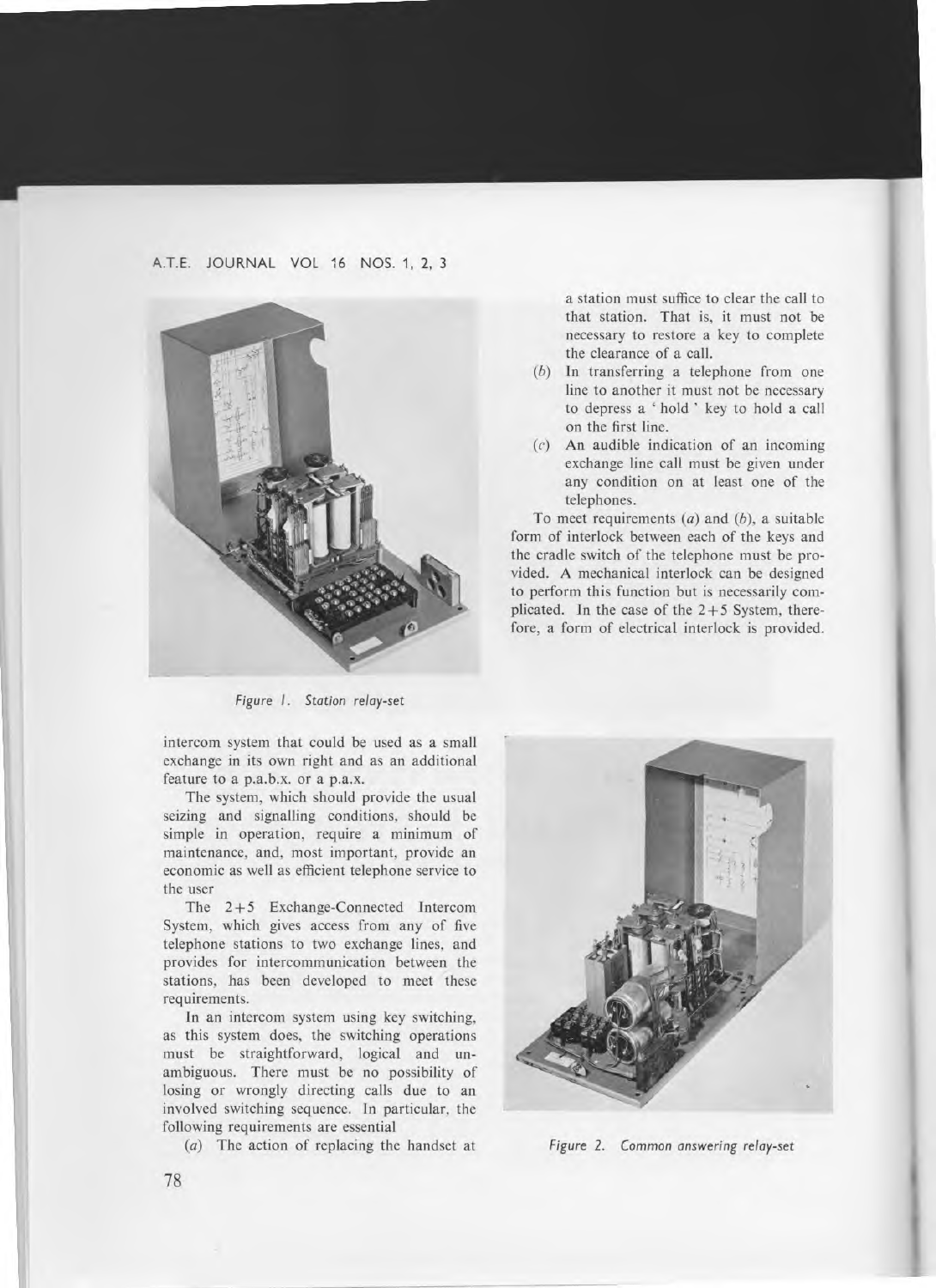The telephones are fitted with the normal type of cradle spring assembly and the keys for controlling switching operations are of the simple nonlocking type. There is no necessity for these keys to be restored manually so that requirement (a) above is complied with at all times. The interlocking functions are performed by relay-sets, one of which is associated with each station. Each station relay-set contains four relays and is housed in a small cabinet near the telephone instrument. The operation of the interlock is described in more detail later in this article.

Regarding *(c),* audible indication of incoming exchange calls is arranged to be given at one specific telephone normally but at any other telephone or telephones when necessary The indication is given even if one exchange line and the intercom circuit are already in use.

# **OUTLINE DESCRIPTION OF EQUIPMENT**

**There** is provision for a maximum of five telephone stations, each equipped with the special telephone instrument shown at the head of this paper This consists of a normal automatic telephone instrument, together with six non-locking and one locking keys, and three non-locking push-type keys, two of which have lamp indication incorporated.

The station relay-set associated with each telephone is a small unit housing four 3 000 type relays, a number of resistors, and the interstation cabling terminal strip. See Figure 1

One of the stations, usually station 5, is designated as 'answering station' for incoming exchange calls and is equipped with an additional relay-set containing the common answering equipment and the transmission feed retardation coil for the intercom line. This second relay-set resembles the station relay-set in size and appearance. See Figure 2.

# **OPERATION**

After lifting the handset from its cradle, the user presses, momentarily, the key associated with the line to which he wishes to establish connection, that is, either of the two exchange lines, or one of the four other intercom lines, and then proceeds with the call in the usual manner

While holding a connection on one exchange line, the user may make, or answer, a call on the other exchange line or on the intercom, simply by pressing the key associated with the required second line. This operation holds the original line and transfers the telephone to the selected second line. The user can then perform any of the following operations.

- (a) Release the call on the second line and return to the call on the original line
- (b) Release the call on the original line and retain the call on the second line
- (c) Press an intercom key to ask another station to take over the call on the original line and then return to the call on the second line.

# **Keys and Lamps**

## *Exchange Line Lamp Indications*

Each exchange line key is illuminated by an inbuilt lamp in a single assembly, the lamp being visible through the translucent coloured key button.

The lamps associated with the lines give signal indications as follows

- (a) A steady glow at all stations during an exchange call, serving as a busy indication.
- (b) A ' winking ' signal at all stations on an incoming call until the call is answered.
- (c) A ' winking ' signal at a station where the user is holding the line while making a call on another line. This ' winking ' signal becomes steady when the user returns to the ' held ' line.

In addition to the two exchange line keys, and the five intercom calling keys, the telephone is equipped with three other keys designated C (cancel), R (recall), and X. The functions of these keys are as follows

# *Cancel Key*

The cancel key enables the user to release one exchange line during call transfer operations without losing the other exchange line, or to release a line without replacing the handset.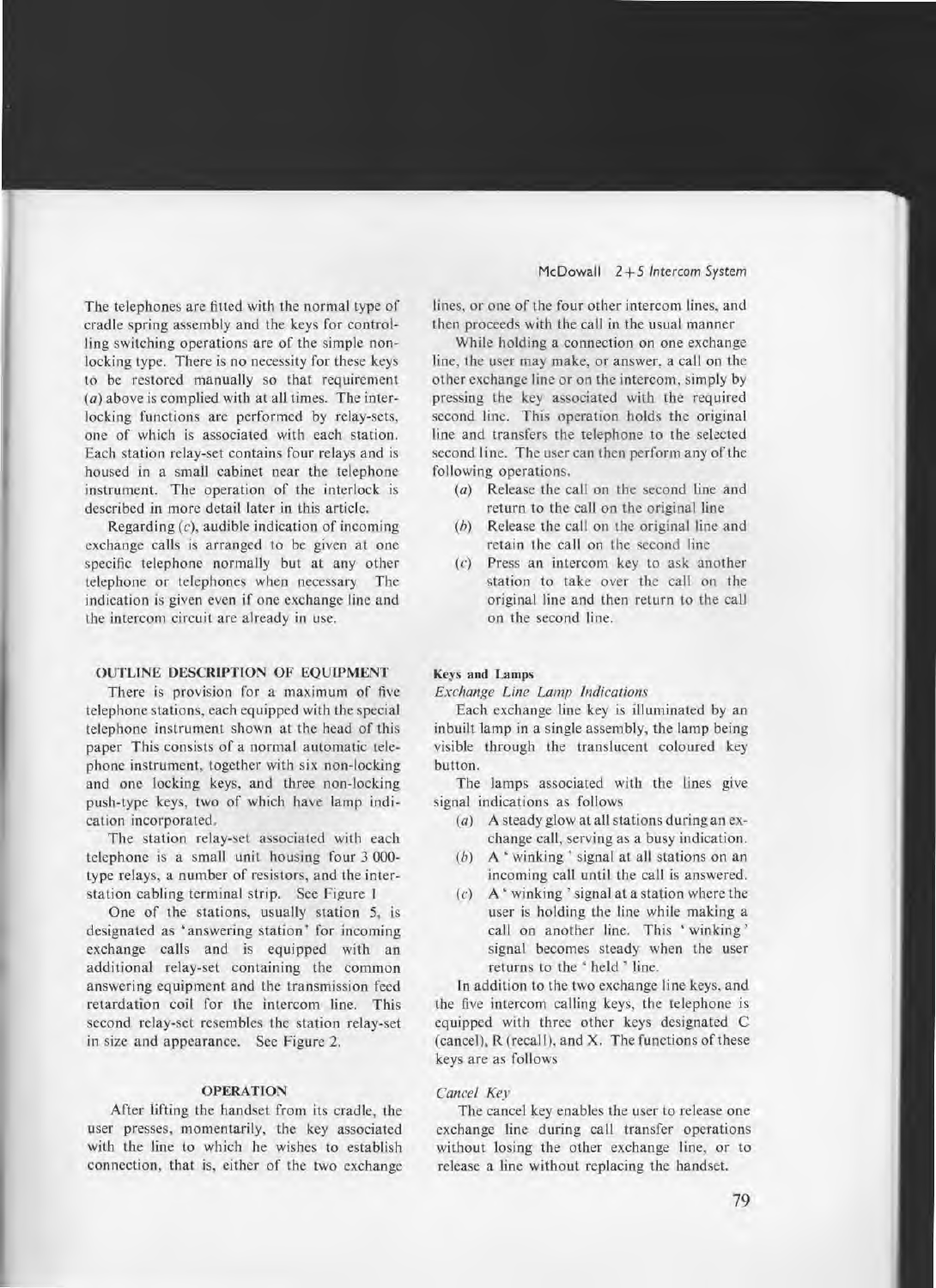# *Recall Key*

The recall key is used for those functions normally performed by the push button fitted to a p.a.b.x. telephone instrument. It provides the operator recall facility, dispensing with the need to ' flash ' the cradle-switch. It can also be used for controlling ' priority cut-in' on certain types of p.a.x.

# *X Key*

This key, which is not used for telephone switching purposes, is of the locking type, and when depressed causes an audible indication of incoming exchange calls to be given at the selected station, by the buzzer fitted inside the telephone instrument.

The answering duties for the five telephones connected to the system are normally performed by the last station of the group. An exchange line call may be transferred to any required telephone by means of instructions passed over the intercom line. The X key at the ' answering station ' is left operated as long as the station is attended. During unstaffed periods, however, the X key is restored and this causes the incoming call signal to be diverted to another telephone, designated as a ' secondary answering station ' The X key at this station need not be operated.

It can be arranged for the user at *any* station to receive an audible announcement of incoming exchange calls by depressing his own X key This is a useful facility if, for example, the telephone is attended out of normal working hours. An audible indication of incoming exchange calls continues to be given at the normal answering station and a visual indication of incoming exchange calls is still given at each station.

## Intercom Calls

An intercom call is established by the removal of a handset, and the operation of the appropriate intercom key to sound the buzzer at the called station. The call is answered by removal of the handset from its cradle, no key operation being necessary.

As there is a common speech path for intercom purposes, two separate conversations cannot be held over it but all stations can join in as a conference facility The stations required to join the conference would have to be called in sequence by the operation of the appropriate intercom keys.

A user speaking over an exchange line, can acknowledge a call from another intercom station by depressing the ' home ' intercom key to connect his own station to the intercom circuit. This applies a ' hold' condition to the exchange line in use, while the intercom call is answered. Relay operations in the station relay set cause the exchange line lamp at the ' holding ' station to wink as a reminder that the exchange line is ' held ', meanwhile the line lamps at the other stations glow steadily, to indicate that the exchange line is occupied.

The user returns to the exchange line by reoperating the exchange line key when the intercom call has concluded.

#### Calls to Exchange Lines

The caller removes his handset and depresses one of the exchange line keys momentarily to connect his telephone to the line. The call then proceeds in the normal manner The associated exchange line lamp glows steadily at all stations to indicate that the line is engaged.

# Calls from Exchange Lines

No. 5 station is usually used as the answering station for incoming calls from exchange lines.

An incoming exchange line call is answered by removing the handset and depressing the key indicated by the winking lamp. This action causes the appropriate exchange line lamp at each station to glow steadily

#### Transfer of Exchange Calls

Incoming or outgoing exchange line calls on one station may be transferred to any other station by depressing the appropriate intercom key. The exchange line is ' held ' and the winking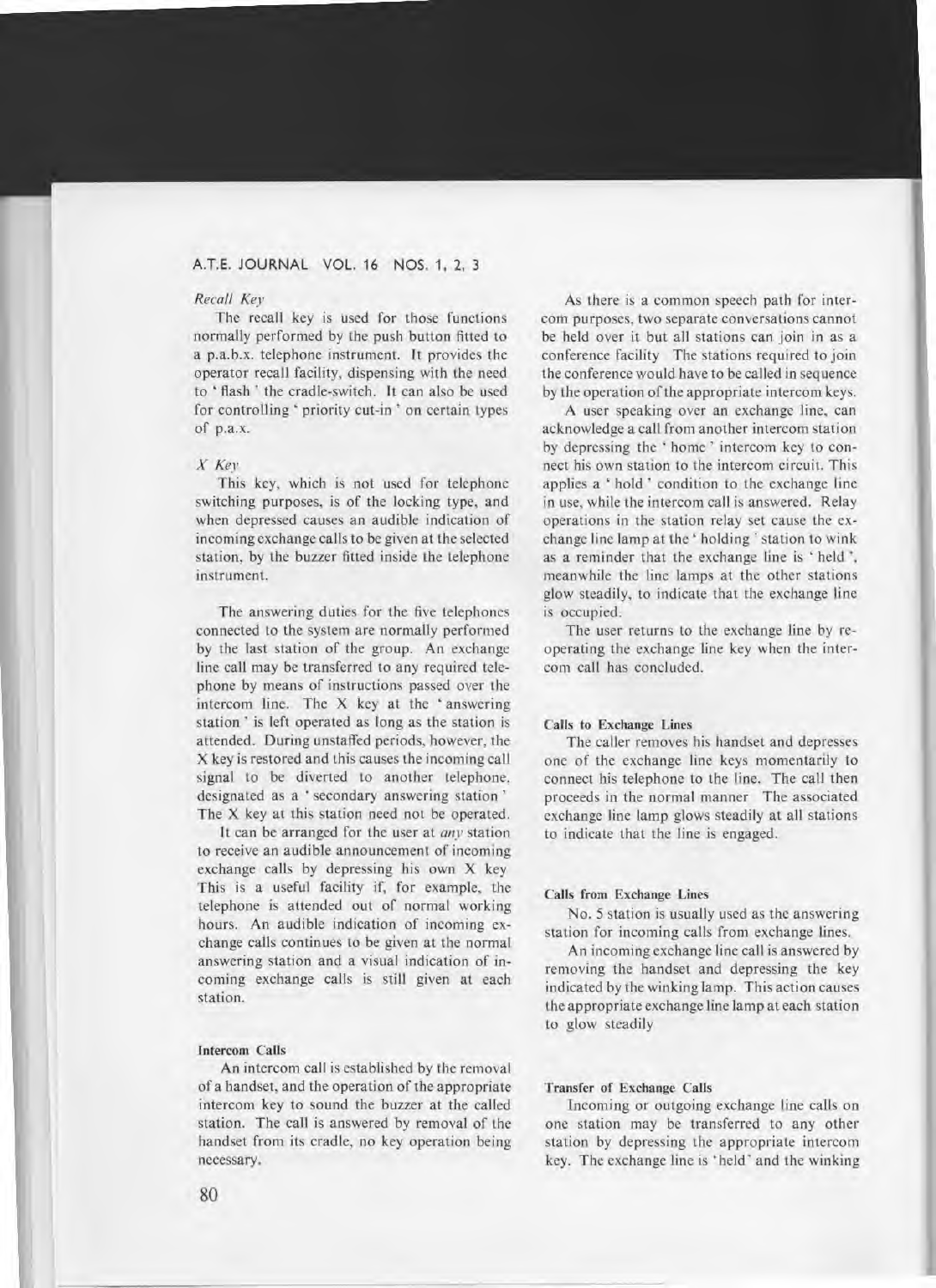lamp signal given at the transferring station.

At the wanted station the buzzer is sounded, and on answering, the called party may take the exchange line call by operating the appropriate exchange line key The call transfer operation is now completed and the transferring station handset may be replaced.

If the exchange line call is not accepted by the wanted station, or the intercom call is not answered, the transferring station re-operates the exchange line key, to reconnect his own telephone to the exchange line.

#### Calls on Both Exchange Lines Simultaneously

While speaking on one exchange line A, it is possible to make or answer a call on the other exchange line. This facility enables the user to make an enquiry call when, for example, one exchange line is connected to the public telephone system and the other to a p.a.x.

With a call established on exchange line A, depressing the key for exchange line B transfers the telephone to that line and holds line A. At the same time the winking lamp signal is given as a reminder that a call is being held.

With calls on both exchange lines simultaneously, the user may proceed as follows

- $(a)$  On the completion of a call on exchange line B, operate the cancel key to release this call then press exchange line A key to re-connect his telephone to that line.
- (b) Press an intercom key, and ask another station to take over the call on exchange line B, then operate the cancel key to remove the connections to that line, and finally re-operate exchange line A key, to re-establish the connection between his telephone and that line.
- (c) Clear the call on exchange line A and retain the second exchange line call, by operating the key for exchange line A, then operating the cancel key momentarily to release the line, and finally pressing the key for exchange line B to re-establish the connection between the two telephone instruments.

#### **Secrecy**

A series ' secrecy ' facility is provided on exchange lines so that when connected to an exchange line, station No. 1 disconnects stations 2 to 5, similarly, station No. 2 disconnects stations 3 to 5 and so on.

Intercom calls are not secret from other stations, but are secret from calls made through the exchange lines.

## **MISCELLANEOUS**

# **Inter-station Cabling**

Connections between the stations are made at the station relay set and require a total of 17 conductors. A 9-pair cable, tapping-in to all intermediate stations is normally used for this purpose.

The cable length from the first to last station is limited by the need to keep the resistance to a maximum of 50 ohms. This is equivalent to, for example, approximately 3 000 ft. of 20 lb/mile cable.

# Exchange **Line Length**

The system will work over the length of line specified for the public exchange, or p.a.x., to which it is connected.

No series or shunt equipment is connected to the exchange line during conversation apart from the answering telephone.

# Power **Supply**

Two versions of the equipment are available, one for use on a 50-V and the other on a 12-V d.c. supply

A 50-V supply may conveniently be taken from an associated p.a.x., and a 12-V supply may be derived from either dry cells or an eliminator.

# **APPLICATIONS**

Many different arrangements for connecting the  $2+5$  exchange-connected intercom are possible to suit particular requirements and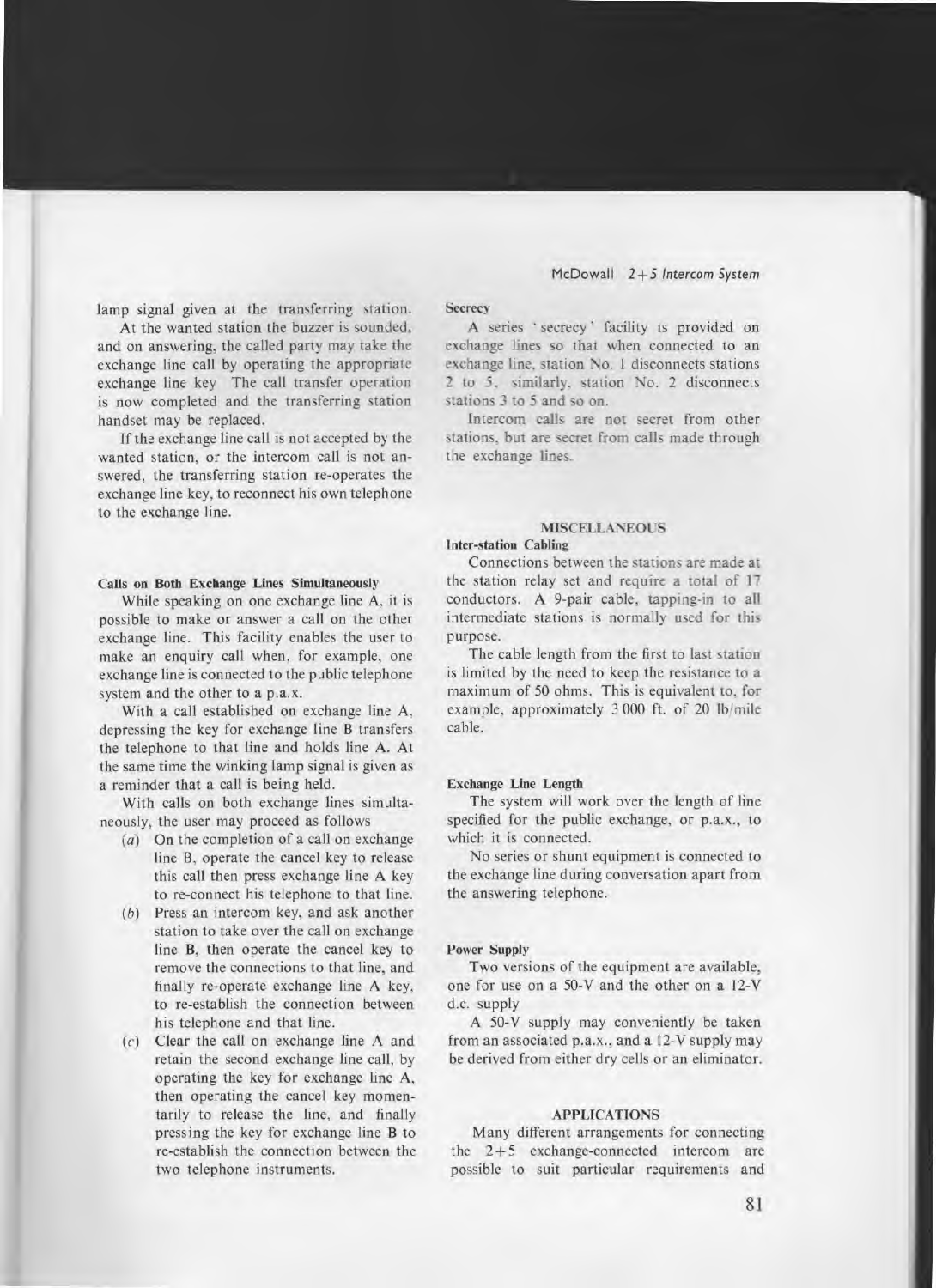

*Figure 3. Intercom with* connection to *two public exchange lines* 



*Figure 4. Intercom with* connection to *one public exchange line or p.b.x. and* to *one p.a.x.* 

some of these are illustrated in Figures 3 to 6.

In the arrangement illustrated in Figure 3, each of the five stations has access to the two public exchange lines, with intercom connection to each of the other four stations.

Figure 4 shows a similar arrangement but with exchange line A serving the public exchange or p.b.x., and exchange line **B** serving a p.a.x.

The variation shown in Figure 5 provides secretarial service for two principals and two secretaries. Either secretary can answer for either principal and either principal can take over calls for the other principal. The exchange lines may each serve either a p.a.x. or a public exchange.

Figure 6 shows another arrangement which provides exchange-connected intercom service

for one exchange line, A, and five stations, together with an individual direct p.a.x. line to each station on line **B.** 

These examples indicate the versatility of the 2 +5 exchange-connected intercom in meeting different requirements.

# **CIRCUIT OPERATION**

The circuits of the common answering equipment and a typical station relay set are shown in Figure 7 The circuit of the station relay-set is symmetrical, so that, whatever sequence of exchange lines is followed the pattern of key operation does not alter. Relays A and AH are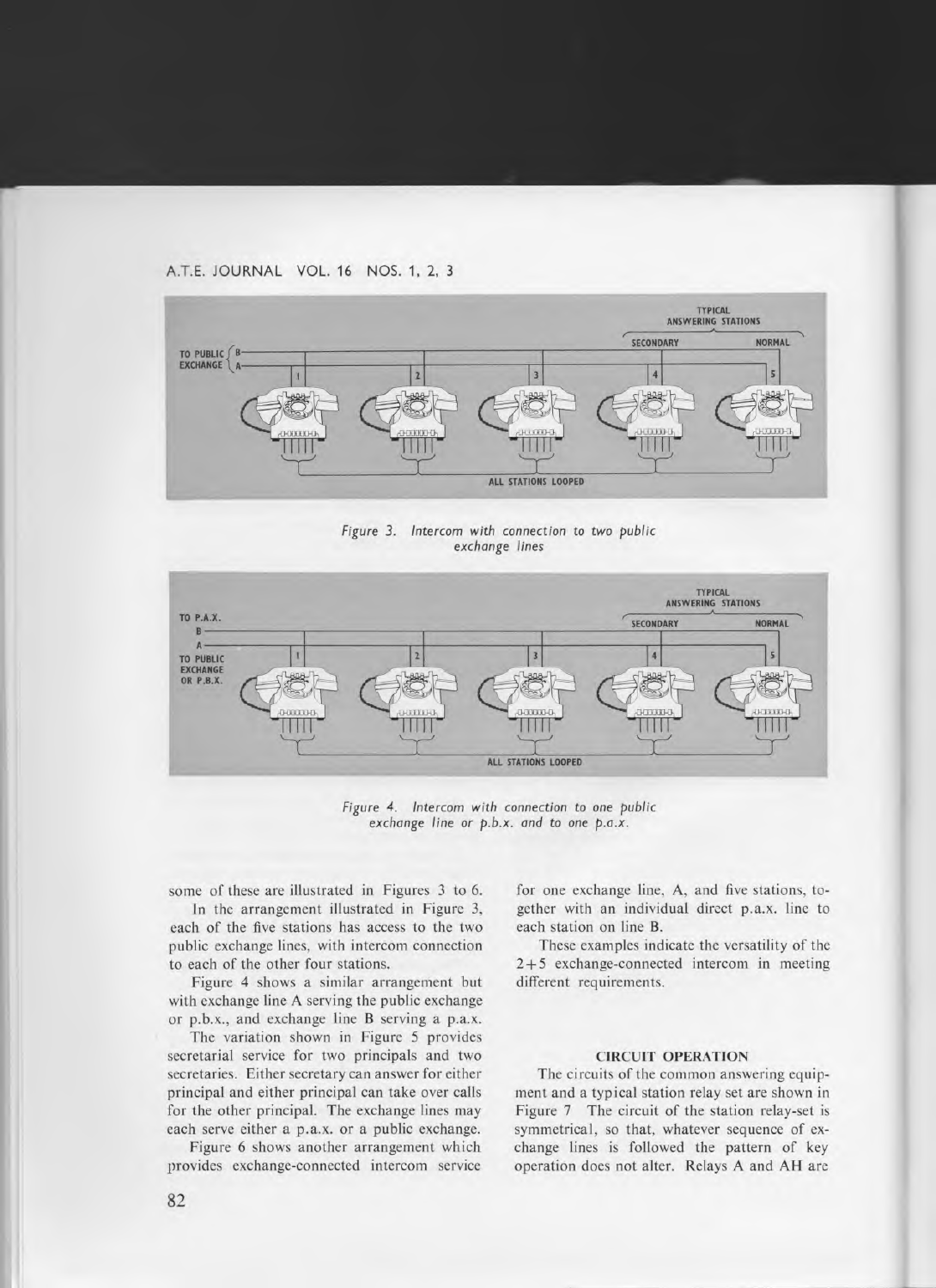

*Figure 5. Secretarial service for two principals and two secretaries* 



*Figure 6. Intercom with* connection to *one public exchange line and individual connections to p.a.x* 

associated with exchange line 'A', relays B and BH with line 'B' Operations affecting relays A and AH will, similarly, apply to relays B and BH.

## **Incoming Exchange Line Call**

It is assumed that the incoming call is for station 1 and is on exchange line 'A'

Ringing current from the distant equipment is rectified in the common answering equipment and operates relay RA. The capacitor across relay RA maintains the relay operated during the 'off' periods of ringing.

Relay FA operates in circuit with the line 'A' lamps LA at the station telephones and operates relay FB.

Relay FB operating, lights line lamps LA, completes a buzzer circuit to the answering station and short-circuits relay FA to release it slowly

When relay FA releases, it extinguishes line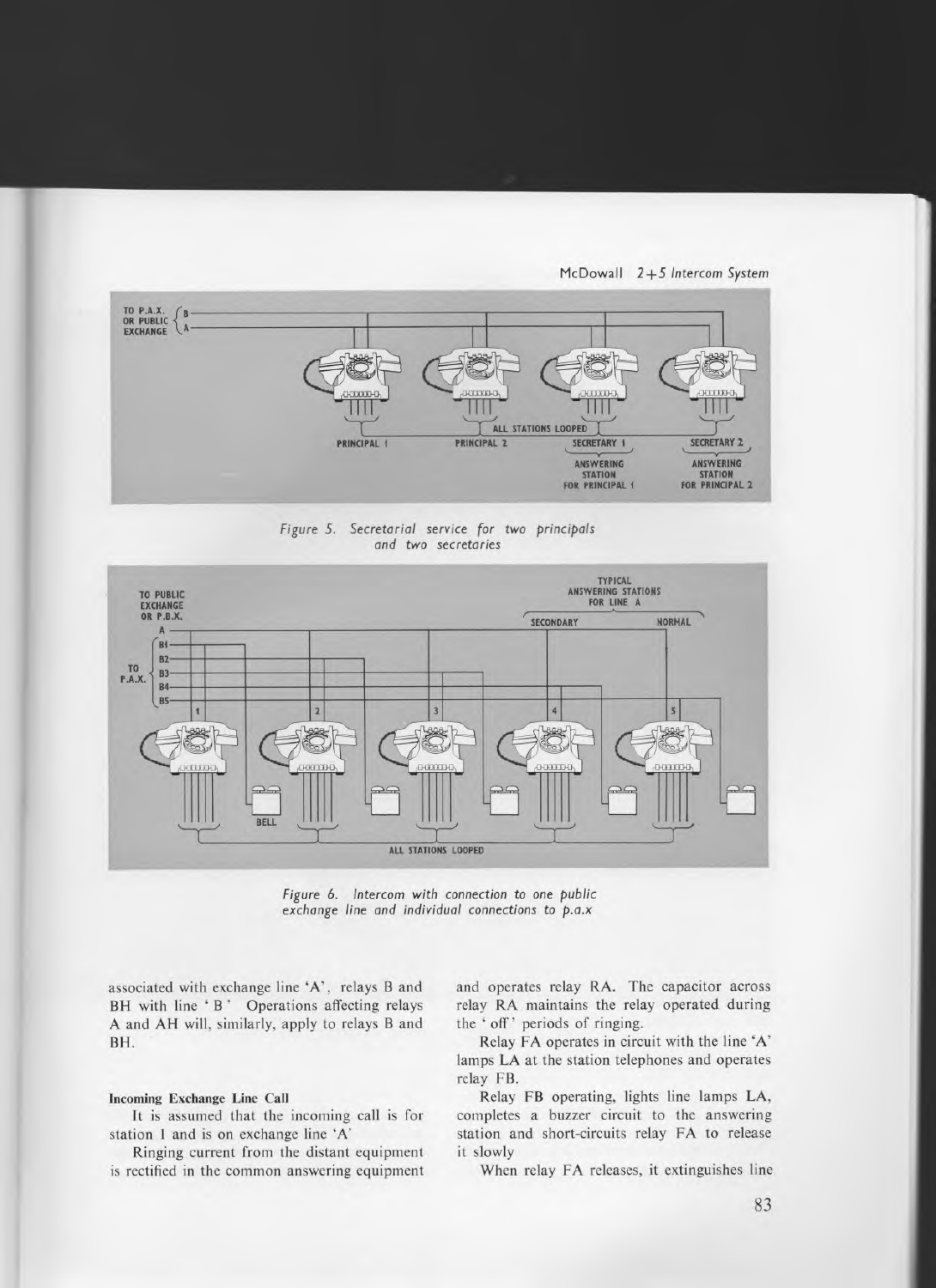A.T.E. JOURNAL VOL. 16 NOS. 1, 2, 3



*Figure 7 Common answering* equipment *and station relay-set circuits* 

lamps LA and short-circuits relay FB to release<br>it slowly<br>continues during ringing to give an intermittent

slowly<br>When FB releases, relay FA re-operates and buzzer action at the answering station and When FB releases, relay FA re-operates and buzzer action at the answering station and re-operates relay FB. <br>flashing of line lamps at all stations. flashing of line lamps at all stations.